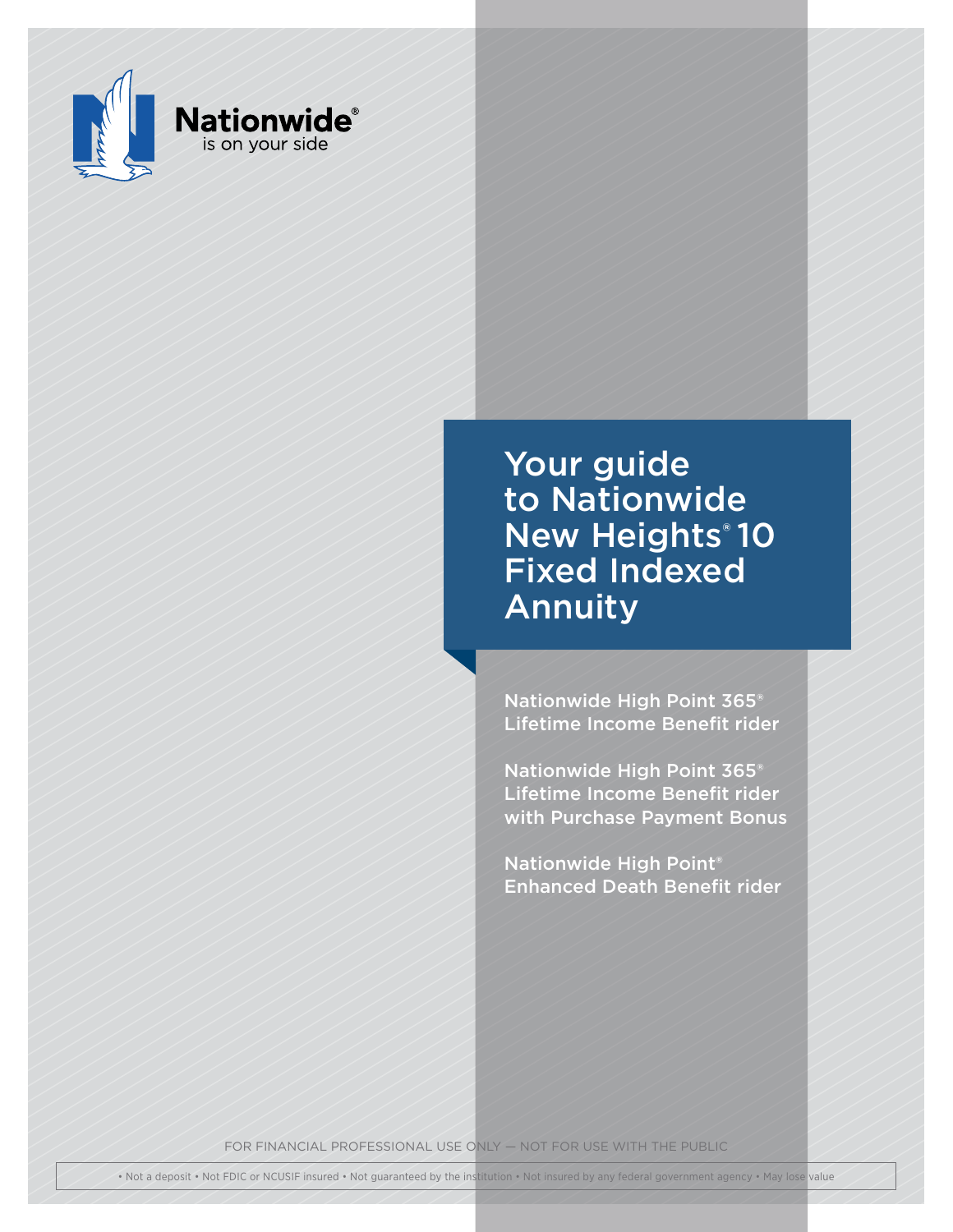# Nationwide New Heights®10

Whether your client's dreams include relaxing with their family, enjoying recreational activities or traveling, they want to have a plan in place to reach their retirement income goals.

The reality is most individuals are not sure how much they'll need when planning their financial future. They may not be adequately prepared to manage the various risks that stand in the way of achieving their retirement dreams. Retirement planning is greatly different than in the past, and it's important to recognize that today your clients may need to take a new path toward retirement.

Nationwide New Heights® 10 Fixed Indexed Annuity (New Heights 10) may be a new retirement solution to help position them to enjoy the lifestyle they have envisioned throughout their retirement.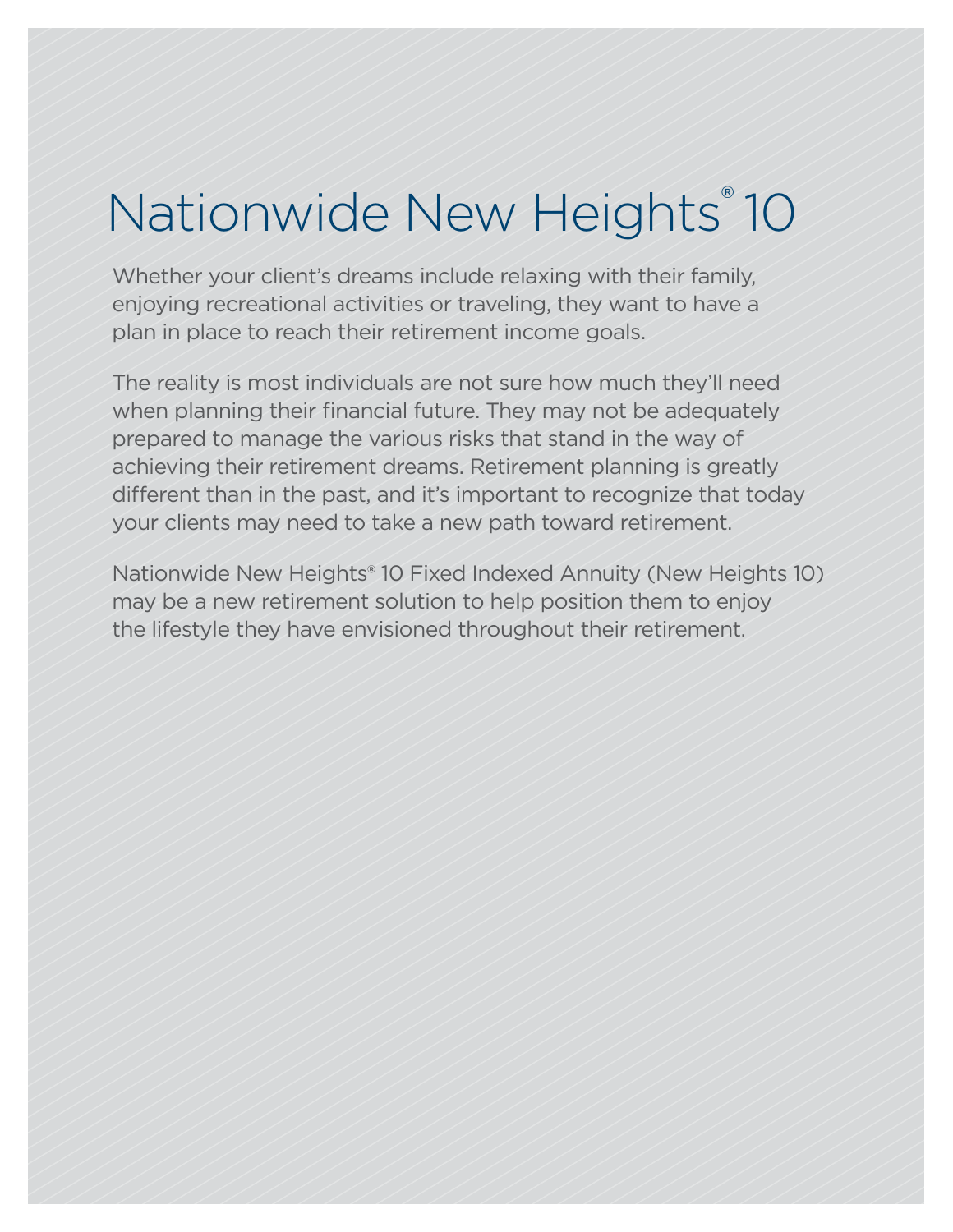## Nationwide New Heights<sup>®</sup> 10

Fixed Indexed Annuity

### *Product basics*

| <b>Maximum issue ages</b>                                             | Annuitant up to age 80; owner may be any age                                                                                                                                                                                                                                                                                                                       |            |     |                |    |                |    |    |    |    |    |       |
|-----------------------------------------------------------------------|--------------------------------------------------------------------------------------------------------------------------------------------------------------------------------------------------------------------------------------------------------------------------------------------------------------------------------------------------------------------|------------|-----|----------------|----|----------------|----|----|----|----|----|-------|
| <b>Minimum purchase</b><br>payment                                    | \$25,000 single purchase payment for Traditional IRA, Roth IRA, Non-Qualified,<br>Charitable Remainder Trusts (CRT), SEP IRA, Simple IRA, and 401(a) (Investment Only)                                                                                                                                                                                             |            |     |                |    |                |    |    |    |    |    |       |
| <b>Contingent Deferred Sales</b><br>Charge (CDSC) period <sup>1</sup> | 10 years                                                                                                                                                                                                                                                                                                                                                           |            |     |                |    |                |    |    |    |    |    |       |
| <b>CDSC Schedule<sup>2</sup></b>                                      | <b>Completed contract years</b>                                                                                                                                                                                                                                                                                                                                    | $\bigcirc$ |     | $\overline{2}$ | 3  | $\overline{4}$ | 5  | 6  | 7  | 8  | 9  | $10+$ |
|                                                                       | <b>CDSC</b> percentage                                                                                                                                                                                                                                                                                                                                             | 10%        | 10% | 9%             | 8% | 7%             | 6% | 5% | 4% | 3% | 2% | O%    |
| <b>Strategy term</b>                                                  | 2-year terms (may be shorter after the CDSC period)                                                                                                                                                                                                                                                                                                                |            |     |                |    |                |    |    |    |    |    |       |
| <b>Indices</b>                                                        | J.P. Morgan Mozaic IISM Index, MSCI EAFE, NYSE® Zebra Edge® Index, S&P 500® Index                                                                                                                                                                                                                                                                                  |            |     |                |    |                |    |    |    |    |    |       |
| <b>Earnings crediting</b><br>methodology                              | Balanced Allocation Strategy (BAS) options, also known as strategy options, are a blend of an<br>equity indexed component, a declared rate component and a strategy spread component that<br>are combined to determine earnings.                                                                                                                                   |            |     |                |    |                |    |    |    |    |    |       |
| When strategy earnings<br>are credited                                | Full earnings-to-date are credited on free withdrawal, long-term care event or terminal illness<br>or injury, <sup>3</sup> death benefit and at the end of each strategy term. Pro-rata earnings are credited on<br>surrenders and withdrawals in excess of free withdrawal limit.                                                                                 |            |     |                |    |                |    |    |    |    |    |       |
| <b>Lock-in feature</b>                                                | The owner may lock-in (once per strategy term) the index value on any business day before the<br>end of the strategy term. The locked-in index value is then used when calculating the earnings at<br>the end of the strategy term, as well as earnings on withdrawals or death benefits which occur<br>between the lock-in date and the end of the strategy term. |            |     |                |    |                |    |    |    |    |    |       |
| <b>Death benefit</b>                                                  | The death benefit paid will be equal to the greater of the Balanced Allocation Value (BAV) or<br>the surrender value                                                                                                                                                                                                                                               |            |     |                |    |                |    |    |    |    |    |       |
| Joint option for death<br>benefit                                     | Allows for a spouse to be named as the co-annuitant and the death benefit is payable upon<br>the first death.                                                                                                                                                                                                                                                      |            |     |                |    |                |    |    |    |    |    |       |
| <b>Balanced Allocation Value</b><br>(BAV)                             | The BAV monitors the daily fluctuations in the strategy option and is the greater of (1) the<br>contract value, plus any unrealized strategy earnings (strategy earnings that have not yet been<br>credited to the contract), or (2) the Return of Purchase Payment Guarantee amount.                                                                              |            |     |                |    |                |    |    |    |    |    |       |
| <b>Annuity Commencement</b><br><b>Date</b>                            | Is the first term end date on or after the date the annuitant (or older annuitant if there is a<br>co-annuitant) reaches age 100. The contract owner may not change the annuity commencement<br>date unless state law prohibits.                                                                                                                                   |            |     |                |    |                |    |    |    |    |    |       |

#### *Access and withdrawals*

| Free withdrawal schedule<br>Based on contract value                | Completed contract years                                                                                                                                                                                                                                                  | $\bigcirc$ |  | $\overline{2}$ | 3  | $\overline{\mathcal{A}}$ | 5  | 6  |    | 8  | 9  | $10+$ |
|--------------------------------------------------------------------|---------------------------------------------------------------------------------------------------------------------------------------------------------------------------------------------------------------------------------------------------------------------------|------------|--|----------------|----|--------------------------|----|----|----|----|----|-------|
|                                                                    | <b>Free withdrawal percentage 0% 7% 7%</b>                                                                                                                                                                                                                                |            |  |                | 7% | 7%                       | 7% | 7% | 7% | 7% | 7% | 10%   |
|                                                                    | (Free Withdrawal percentage is used for purposes of crediting full-earnings-to-date.<br>Note: After year 10 all withdrawals are free of CDSC or MVA charges)                                                                                                              |            |  |                |    |                          |    |    |    |    |    |       |
| <b>Required Minimum</b><br><b>Distribution (RMD)</b>               | Available CDSC and MVA (if applicable) free                                                                                                                                                                                                                               |            |  |                |    |                          |    |    |    |    |    |       |
| <b>Market Value Adjustment</b><br>(MVA)                            | Applies during the CDSC period to withdrawals in excess of the contract's free withdrawal<br>amount, and does not apply to long-term care event or terminal illness or injury <sup>3</sup> withdrawals<br>or if a death benefit is payable. Not applicable in all states. |            |  |                |    |                          |    |    |    |    |    |       |
| Long term care event or<br>terminal illness or injury <sup>3</sup> | Available after the first completed contract year                                                                                                                                                                                                                         |            |  |                |    |                          |    |    |    |    |    |       |

<sup>1</sup> In CA, CDSC is called a surrender charge.

2 The CDSC percentage differs for the following states: AK, CT, DE, IA, MN, MO, MS, NJ, NV, OH, OK, OR, PA, SC, TX, UT and WA.

Please contact Nationwide to obtain the CDSC schedule for your issue state.

<sup>3</sup> This may not be available in all states and long-term care may be referred to as confinement.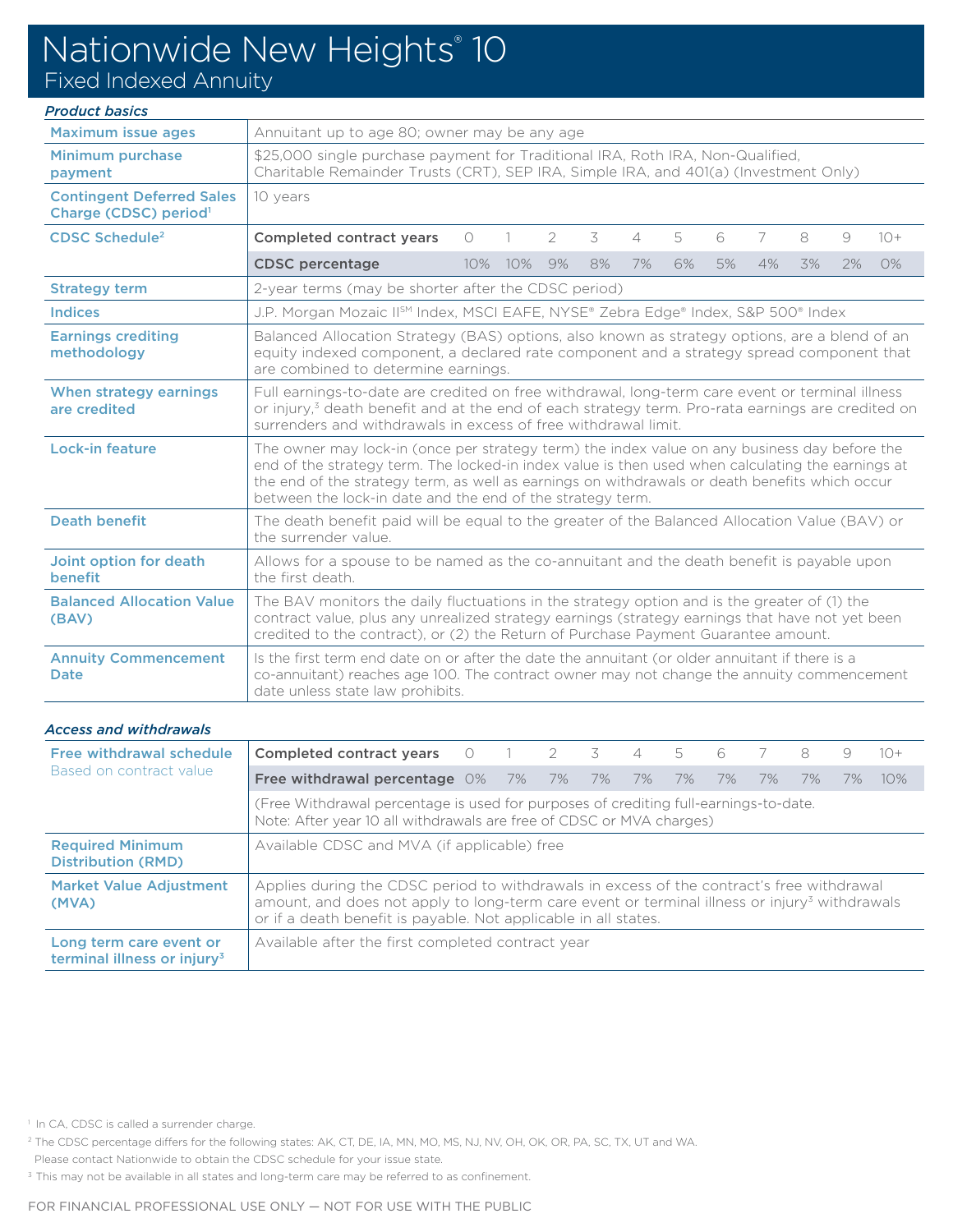### Nationwide High Point 365<sup>®</sup> & High Point 365<sup>®</sup> with Purchase Payment Bonus

Lifetime Income Benefit Rider

#### *Rider basics*

| <b>Issue ages</b>                                                                                     | Contract owner age 40-80                                                                                                                                                                                                                                                                                                                                                                                                                                                                                                                                                                                    |  |  |  |  |  |  |  |  |  |  |
|-------------------------------------------------------------------------------------------------------|-------------------------------------------------------------------------------------------------------------------------------------------------------------------------------------------------------------------------------------------------------------------------------------------------------------------------------------------------------------------------------------------------------------------------------------------------------------------------------------------------------------------------------------------------------------------------------------------------------------|--|--|--|--|--|--|--|--|--|--|
| <b>Availability</b>                                                                                   | Available at contract issue for an additional charge. Only one income benefit rider may be<br>elected per contract and they are not available in conjunction with the Nationwide High<br>Point <sup>®</sup> Enhanced Death Benefit rider.                                                                                                                                                                                                                                                                                                                                                                   |  |  |  |  |  |  |  |  |  |  |
| High point income benefit<br>base                                                                     | Greater of the minimum income benefit value or the highest daily Balanced Allocation<br>Value (BAV)                                                                                                                                                                                                                                                                                                                                                                                                                                                                                                         |  |  |  |  |  |  |  |  |  |  |
| Minimum income benefit<br>value                                                                       | Purchase payment accumulated daily at an equivalent rate of 1% per year during the first<br>10 years of the contract or until lifetime income is elected, whichever occurs first.<br>With Bonus rider: Purchase payment plus 10% minimum income benefit value bonus<br>accumulated at 7% per year compounded daily during the first 10 years of the contract or until<br>lifetime income is elected, whichever occurs first.                                                                                                                                                                                |  |  |  |  |  |  |  |  |  |  |
| Lifetime income                                                                                       | Later of 5 year deferral period and minimum age of 50 before starting lifetime<br>income payments.<br>With Bonus rider: Later of 1-year deferral period and minimum age of 50 before starting<br>lifetime income payments.                                                                                                                                                                                                                                                                                                                                                                                  |  |  |  |  |  |  |  |  |  |  |
| <b>Payout factors</b><br>Refer to the illustration or<br>payout factor tool for<br>specific scenarios | Dependent on age at contract issue, whether the optional purchase payment bonus is elected,<br>and the number of completed contract years when lifetime income is elected to begin. Refer<br>to the illustration or payout factor tool for specific scenarios.                                                                                                                                                                                                                                                                                                                                              |  |  |  |  |  |  |  |  |  |  |
| Lifetime income payments                                                                              | As long as the rider rules are followed, lifetime income payments are guaranteed for life (even<br>if contract value is reduced to zero by lifetime income payments). Payment amount could<br>increase if the BAV is higher than the current high point income benefit base.                                                                                                                                                                                                                                                                                                                                |  |  |  |  |  |  |  |  |  |  |
| Joint option on living benefit                                                                        | If elected, both covered lives must be between ages 40-80 at contract issuance. Lifetime payout<br>percentages will be lower if the joint option is elected. If either covered life is removed the lifetime<br>payout percentages will not change (still based on youngest spouse's age).                                                                                                                                                                                                                                                                                                                   |  |  |  |  |  |  |  |  |  |  |
| <b>Earnings credited to lifetime</b><br>income payments                                               | Full strategy earnings-to-date are credited to lifetime income payments                                                                                                                                                                                                                                                                                                                                                                                                                                                                                                                                     |  |  |  |  |  |  |  |  |  |  |
| Non-lifetime withdrawals                                                                              | • Prior to initiating lifetime income payments, withdrawals will reduce your minimum income<br>benefit value, highest BAV and high point income benefit base proportionally which will<br>decrease the future lifetime income amount proportionately.<br>• Once lifetime income payments begin, withdrawals above the allowed lifetime income<br>amount may be taken as long as the contract value is not reduced to zero by the excess<br>withdrawal. The excess withdrawal will reduce the highest BAV and high point income<br>benefit base and future lifetime income benefit payments proportionately. |  |  |  |  |  |  |  |  |  |  |
| Annual rider charge rate                                                                              | 0.95% based on the high point income benefit base, assessed quarterly and reduces the<br>contract value and the Minimum Guaranteed Contract Value (in states that allow it).<br>With Bonus rider: 1.10% based on the high point income benefit base, assessed quarterly and<br>reduces the contract value and the Minimum Guaranteed Contract Value (in states that allow<br>it).                                                                                                                                                                                                                           |  |  |  |  |  |  |  |  |  |  |
| <b>Return of purchase</b><br>payment guarantee                                                        | Only available prior to initiation of lifetime income payment. The client will receive 100% of<br>their purchase payment (plus purchase payment bonus, if elected), less the sum of gross<br>withdrawals, if:<br>• The contract is surrendered after the 10th contract anniversary, or<br>• When the death benefit is payable, or<br>• On a full surrender on or after a long-term care event or terminal illness or injury event                                                                                                                                                                           |  |  |  |  |  |  |  |  |  |  |
| <b>Purchase payment bonus</b><br>(applies only to the Bonus rider)                                    | A 1% bonus, credited at contract issue and based on the purchase payment, will be applied to<br>the contract value and return of purchase payment guarantee amount.                                                                                                                                                                                                                                                                                                                                                                                                                                         |  |  |  |  |  |  |  |  |  |  |
| <b>Minimum Income Benefit</b><br>Value Bonus (applies only to<br>the Bonus rider)                     | A 10% bonus, credited at contract issue and based upon the purchase payment, will be added<br>to the minimum income benefit value.                                                                                                                                                                                                                                                                                                                                                                                                                                                                          |  |  |  |  |  |  |  |  |  |  |
| <b>Vesting schedule</b><br>(applies only to the Bonus<br>rider)                                       | If the client takes a partial withdrawal in excess of the free withdrawal amount or surrenders<br>their contract before the 10th contract year, they will receive the vested percentage of the<br>purchase payment bonus shown below as part of their surrender value.                                                                                                                                                                                                                                                                                                                                      |  |  |  |  |  |  |  |  |  |  |
|                                                                                                       | Completed<br>$10+$<br>$\bigcirc$<br>2<br>3<br>4<br>5<br>6<br>8<br>9<br>7<br>contract years                                                                                                                                                                                                                                                                                                                                                                                                                                                                                                                  |  |  |  |  |  |  |  |  |  |  |
|                                                                                                       | Vesting<br>20% 30% 40% 50% 60% 70% 80% 90% 100%<br>$O\%$<br>$10\%$<br>percentage                                                                                                                                                                                                                                                                                                                                                                                                                                                                                                                            |  |  |  |  |  |  |  |  |  |  |
|                                                                                                       | Note: Recoupment of unvested purchase payment bonus is waived for free withdrawals                                                                                                                                                                                                                                                                                                                                                                                                                                                                                                                          |  |  |  |  |  |  |  |  |  |  |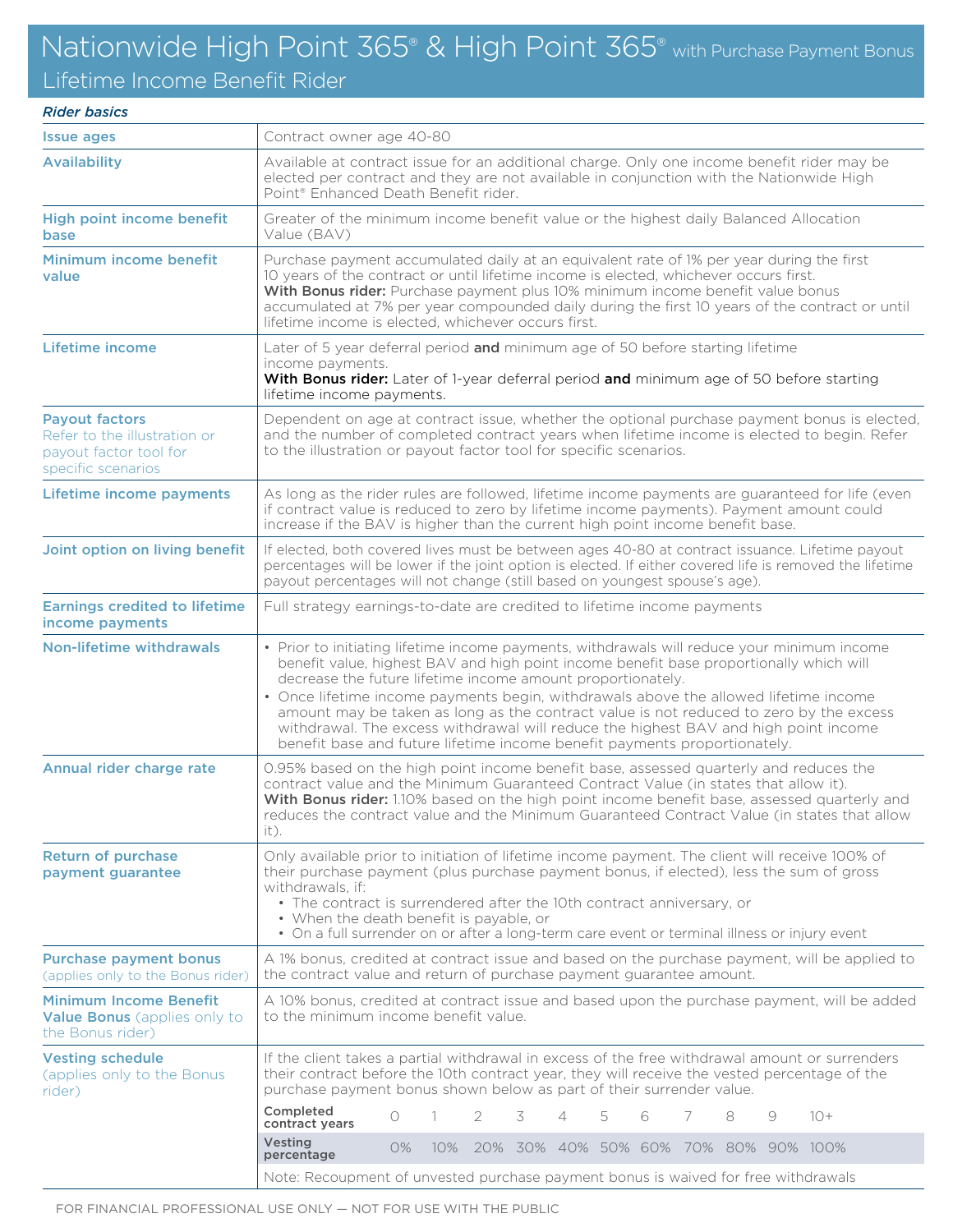### Nationwide High Point®

Enhanced Death Benefit Rider

### *Rider basics*

| <b>Issue ages</b>                                | Annuitant ages 0-75                                                                                                                                                                                                                                                                                                                                             |
|--------------------------------------------------|-----------------------------------------------------------------------------------------------------------------------------------------------------------------------------------------------------------------------------------------------------------------------------------------------------------------------------------------------------------------|
| <b>Availability</b>                              | Available at contract issue; not available in conjunction with either of the Nationwide High<br>Point 365 Lifetime Income Benefit riders.                                                                                                                                                                                                                       |
| <b>Death benefit</b>                             | Greater of base contract death benefit or high point enhanced death benefit value                                                                                                                                                                                                                                                                               |
| High point enhanced death<br>benefit (EDB) value | Greater of the highest daily Balanced Allocation Value (BAV) prior to the anniversary following<br>the older annuitant's 80th birthday or the minimum enhanced death benefit value.                                                                                                                                                                             |
| Minimum enhanced death<br><b>benefit</b>         | Purchase payment compounded at 4% per year up to a 200% cap of purchase payment, or until<br>the contract anniversary after the older annuitant reaches age 80, whichever occurs first.                                                                                                                                                                         |
| Joint option on enhanced<br>death benefit        | Upon the first spouse's death, the benefit will pay the greater of:<br>• the base contract death benefit or<br>• the high point enhanced death benefit value<br>If the contract is continued after the first death, the base contract death benefit would then<br>apply going forward and the charge for the rider would be removed.                            |
| Withdrawals                                      | Any withdrawal taken will result in the reduction of the high point enhanced death<br>benefit value.                                                                                                                                                                                                                                                            |
| Annual rider charge rate                         | 0.50% based on the high point enhanced death benefit value, assessed quarterly and reduces<br>the contract value and the Minimum Guaranteed Contract Value (in states that allow it).                                                                                                                                                                           |
| <b>Return of purchase</b><br>payment guarantee   | The client will receive 100% of their purchase payment (plus purchase payment bonus, if<br>elected), less the sum of gross withdrawals, if:<br>• The contract is surrendered after the 10th contract anniversary, or<br>• When the death benefit is payable, or<br>• On a full surrender on or after a long-term care event or terminal illness or injury event |

| Optional purchase payment bonus |                                                                                                                                                                                                                                                                                                                                                                                                                                                                                      |  |  |  |  |  |  |  |  |  |  |
|---------------------------------|--------------------------------------------------------------------------------------------------------------------------------------------------------------------------------------------------------------------------------------------------------------------------------------------------------------------------------------------------------------------------------------------------------------------------------------------------------------------------------------|--|--|--|--|--|--|--|--|--|--|
| Availability                    | At contract issuance for an additional charge                                                                                                                                                                                                                                                                                                                                                                                                                                        |  |  |  |  |  |  |  |  |  |  |
| <b>Purchase payment bonus</b>   | If elected, a 3% bonus, credited at contract issue and based upon the purchase payment, will<br>be added to the contract value and the return of purchase payment guarantee amount.                                                                                                                                                                                                                                                                                                  |  |  |  |  |  |  |  |  |  |  |
| Annual rider charge rate        | 0.80% based on the high point enhanced death benefit value, assessed quarterly and reduces<br>the contract value and the Minimum Guaranteed Contract Value (in states that allow it).                                                                                                                                                                                                                                                                                                |  |  |  |  |  |  |  |  |  |  |
| <b>Vesting schedule</b>         | If the client takes a partial withdrawal in excess of the free withdrawal amount or surrenders<br>their contract before the 10th contract year, they will receive the vested percentage of the<br>purchase payment bonus shown below as part of their surrender value.<br>Completed contract years<br>$1()$ +<br>6<br>8<br>9<br>$\overline{\mathbf{3}}$<br>$\overline{4}$<br>5<br>Vesting percentage<br>90% 100%<br>$O\%$<br>80%<br>70%<br>20%<br>30%<br>50%<br>60%<br>$10\%$<br>40% |  |  |  |  |  |  |  |  |  |  |
|                                 |                                                                                                                                                                                                                                                                                                                                                                                                                                                                                      |  |  |  |  |  |  |  |  |  |  |
|                                 |                                                                                                                                                                                                                                                                                                                                                                                                                                                                                      |  |  |  |  |  |  |  |  |  |  |
|                                 | Note: Recoupment of unvested purchase payment bonus is waived for free withdrawals                                                                                                                                                                                                                                                                                                                                                                                                   |  |  |  |  |  |  |  |  |  |  |